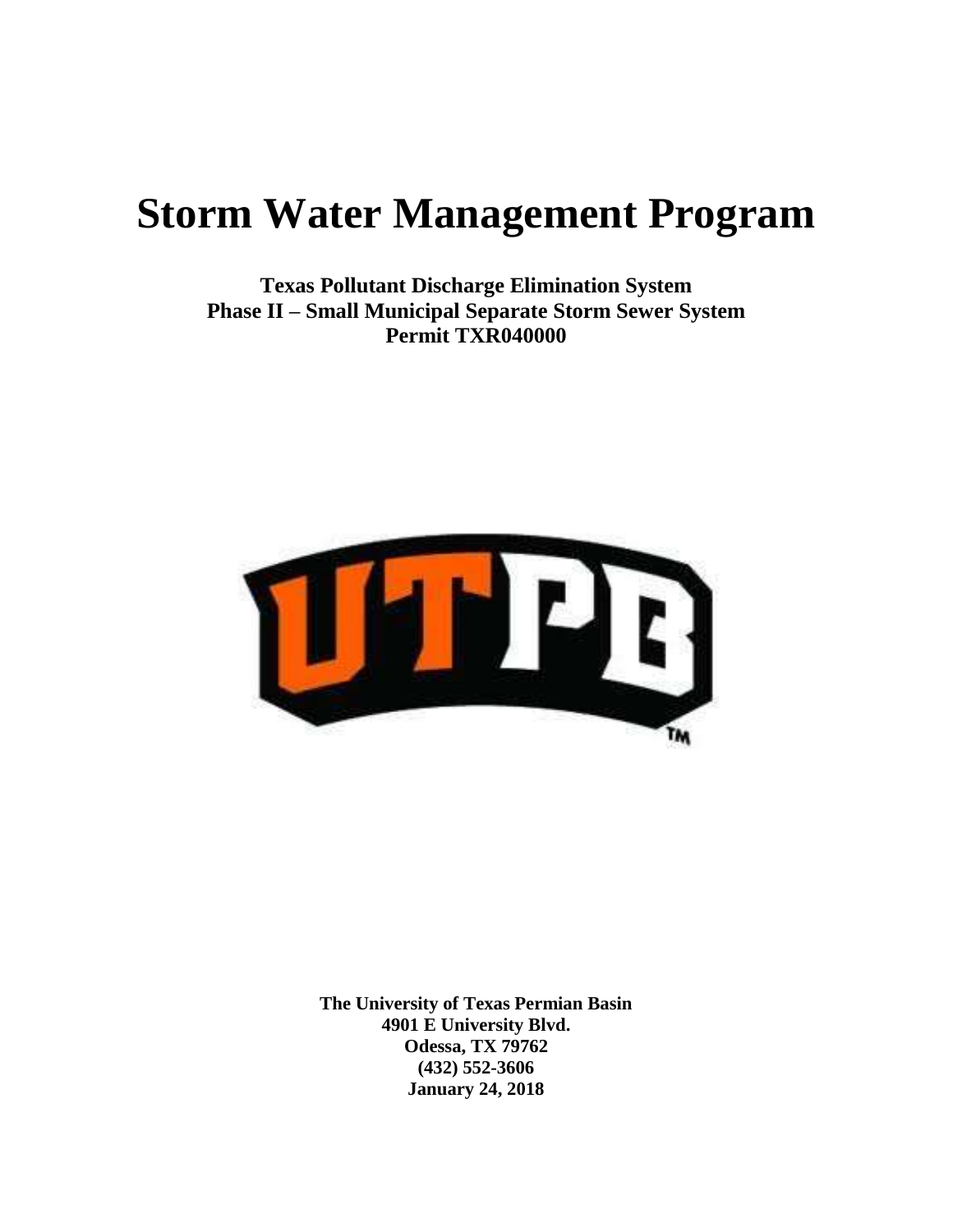# **TABLE OF CONTENTS**

| $\mathbf{1}$                                                                            |       |                                                                                 |  |
|-----------------------------------------------------------------------------------------|-------|---------------------------------------------------------------------------------|--|
| $\overline{c}$                                                                          |       |                                                                                 |  |
| 3                                                                                       |       |                                                                                 |  |
| 4                                                                                       |       |                                                                                 |  |
|                                                                                         | 4.1   |                                                                                 |  |
|                                                                                         | 4.1.1 |                                                                                 |  |
|                                                                                         | 4.1.2 |                                                                                 |  |
|                                                                                         | 4.1.3 |                                                                                 |  |
|                                                                                         | 4.2   |                                                                                 |  |
|                                                                                         | 4.2.1 |                                                                                 |  |
|                                                                                         | 4.2.2 |                                                                                 |  |
|                                                                                         | 4.2.3 |                                                                                 |  |
|                                                                                         | 4.2.4 |                                                                                 |  |
|                                                                                         | 4.3   |                                                                                 |  |
|                                                                                         | 4.3.1 |                                                                                 |  |
|                                                                                         | 4.3.2 |                                                                                 |  |
|                                                                                         | 4.3.3 |                                                                                 |  |
|                                                                                         | 4.3.4 |                                                                                 |  |
| MCM 4 – Post Construction Storm Water Management in Areas of New Development and<br>4.4 |       |                                                                                 |  |
|                                                                                         | 4.4.1 |                                                                                 |  |
|                                                                                         | 4.4.2 |                                                                                 |  |
|                                                                                         | 4.5   | MCM 5 – Pollution Prevention/Good Housekeeping for Municipal Operations 15      |  |
|                                                                                         | 4.5.1 |                                                                                 |  |
|                                                                                         | 4.5.2 | BMP 2. Waste Collected During Maintenance of Storm Water Structural Controls 16 |  |
|                                                                                         | 4.5.3 |                                                                                 |  |
|                                                                                         | 4.5.4 |                                                                                 |  |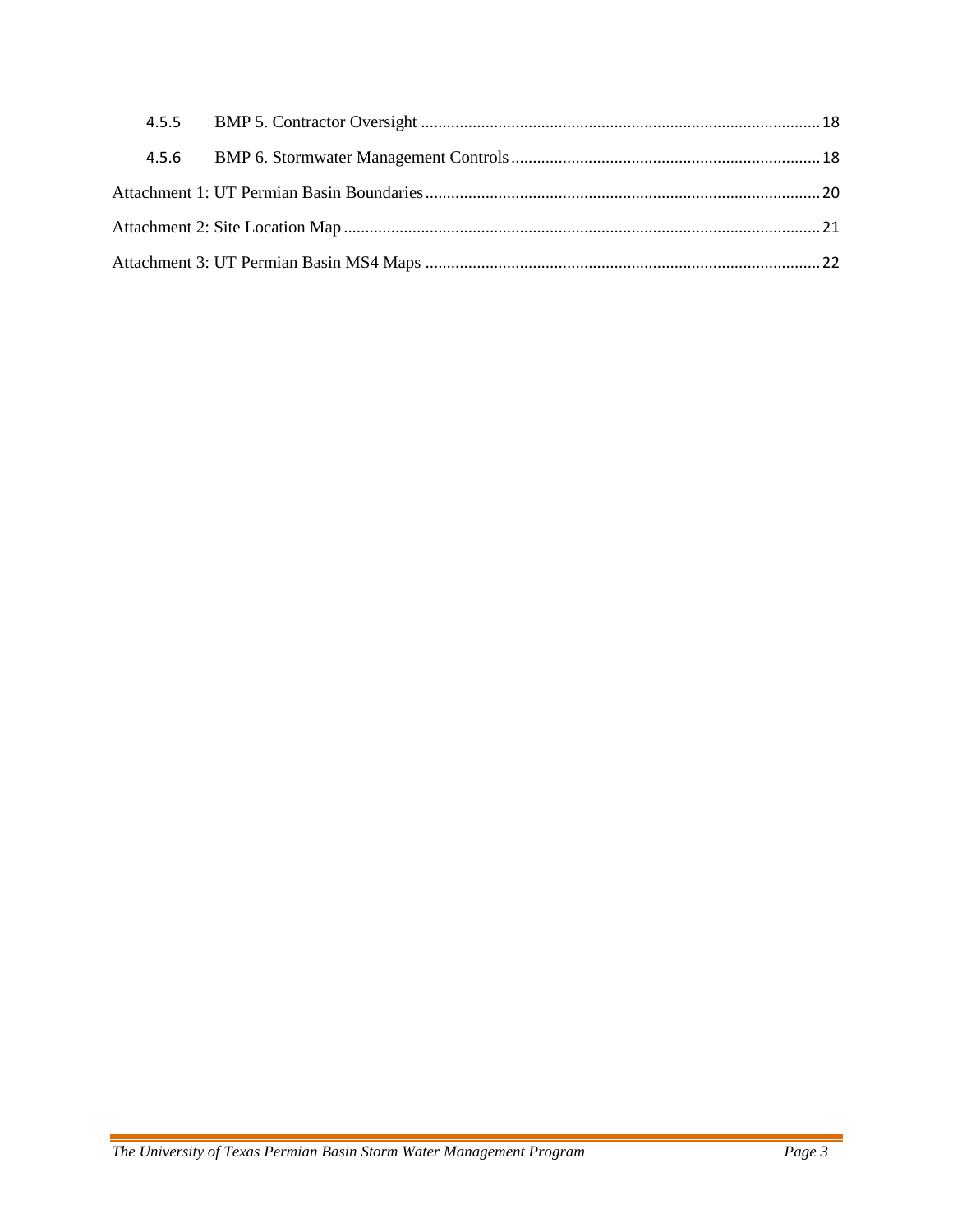# <span id="page-3-0"></span>**1 NOTICE OF INTENT**

In accordance with the provisions of Chapter 26 of the Texas Water Code, The University of Texas Permian Basin (the "University") has prepared this Storm Water Management Program and hereby applies for coverage under the Texas Pollutant Discharge Elimination System (TPDES) General Permit TXR040000 to discharge storm water into the waters of the United States from the University's Municipal Separate Storm Sewer System (MS4) located on the main campus of the University. The University does not own or operate any industrial operations whose activities would be subject to TPDES industrial storm water rules, regulations, and/or permitting.

The main campus of The University of Texas Permian Basin is located on the northeast side of the City of Odessa. It is bordered by University Boulevard on the south, JBS Parkway on the west,  $42<sup>nd</sup>$  on the north, and Loop 338 on the east. See Attachment 1.

An MS4 is a conveyance that includes roads with drainage systems, municipal streets, catch basins, curbs, gutters, ditches, manmade channels, or storm drains that are owned and operated by a jurisdiction for the collection and conveyance of storm water. The University MS4 conveys storm water from roads, curb cuts and drainage swales into the City of Odessa's MS4, which discharges to Monahan's Draw, then eventually to Beals Creek and the Colorado River below Lake J. B. Thomas, designated as Segment 1412. The site location within the City of Odessa's MS4 is shown in Attachment 2.

The University of Texas Permian Basin and the University of Texas System Board of Regents own lands outside these boundaries. However, these lands are undeveloped, do not have stormwater conveyances that link with the main campus, and have no stormwater conveyances that meet the definition of a small MS4. Therefore, this NOI applies only to the bounds of the main campus of the University as described above.

The persons responsible for implementation/coordination of the plan are:

| Lail Grant                                 | David Wayland                               |
|--------------------------------------------|---------------------------------------------|
| Safety Coordinator, Environmental Health & | <b>Associate Vice President, Facilities</b> |
| Safety                                     | The University of Texas Permian Basin       |
| The University of Texas Permian Basin      | 4901 E University Blvd.                     |
| 4901 E University Blvd.                    | Odessa, TX 79762                            |
| Odessa, TX 79762                           | 432-552-3770                                |
| 432-552-2491                               |                                             |

The University components that assisted with the development of the SWMP include the Office of Environmental Health & Safety and Physical Plant.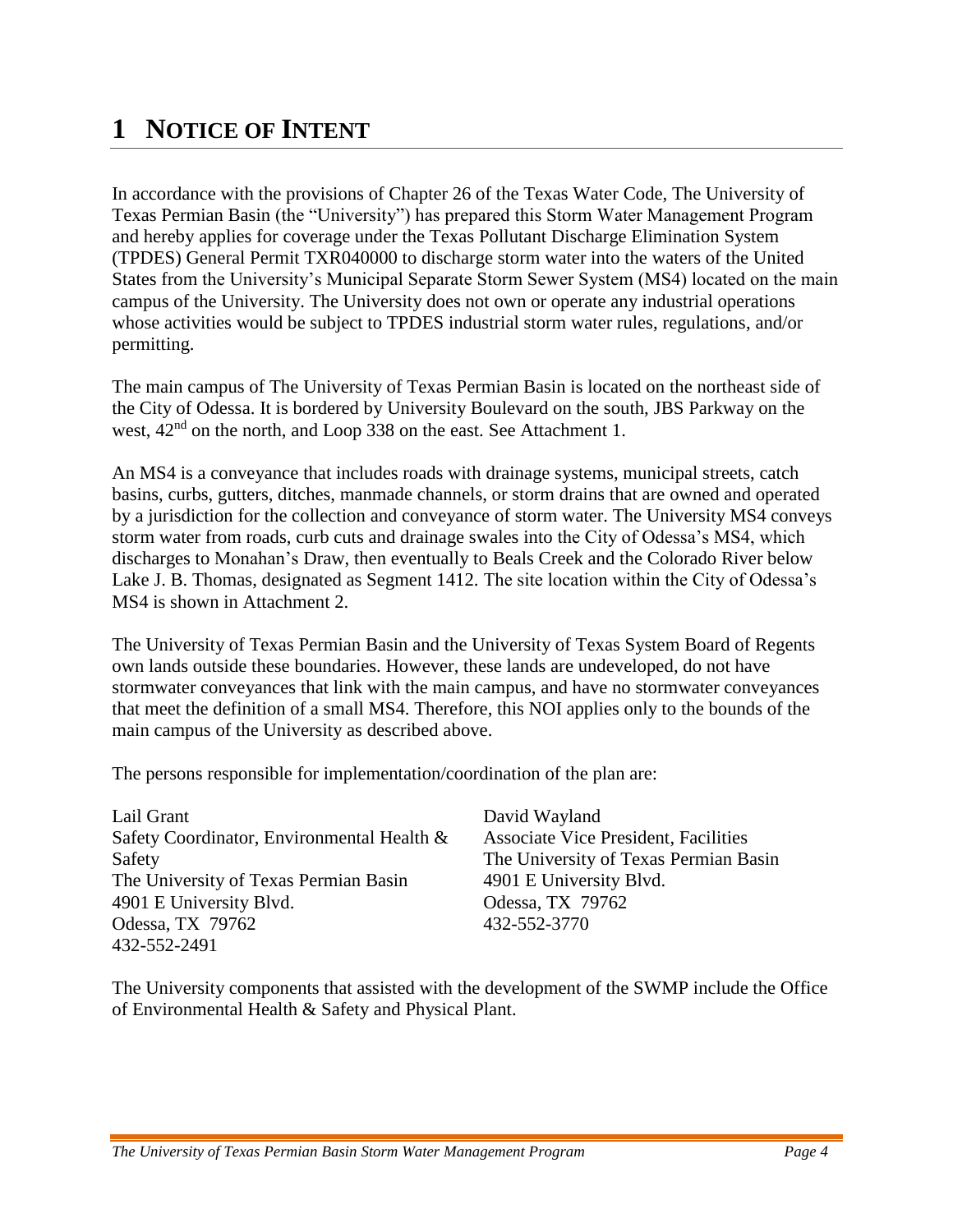# <span id="page-4-0"></span>**2 RECORDKEEPING AND REPORTING**

The University maintains all inspection records and can make them available to the TCEQ within a reasonable time frame. This SWMP and the General Permit TXR040000 will be accessible to the TCEQ at all times in the University's Environmental Health & Safety office.

A copy of the NOI and SWMP will be available to the public at J. Conrad Dunagan Library on the University campus, located at 4901 E. University Boulevard, Odessa, Texas.

Annual reports will be prepared and submitted within 90 days of the end date for the following permit years:

| Permit Year | Begin date       | <b>End Date</b>   |
|-------------|------------------|-------------------|
| One         | January 24, 2019 | December 31, 2019 |
| Two         | January 1, 2020  | December 31, 2020 |
| Three       | January 1, 2021  | December 31, 2021 |
| Four        | January 1, 2022  | December 31, 2022 |
| Five        | January 1, 2023  | December 31, 2023 |

# <span id="page-4-1"></span>**3 SWMP DEVELOPMENT AND REVIEW**

This SWMP was prepared in accordance with TCEQ regulations.

The University will review and modify the SWMP in conjunction with the preparation of the annual report and as necessary throughout the permit term. Modifications will be made within 180 days of identifying the need for a procedural change, and the changes will be summarized in the annual report.

# <span id="page-4-2"></span>**4 MINIMUM CONTROL MEASURES**

As required by TPDES General Permit TXR040000, Part III, Section B, this SWMP implements the following Minimum Control Measures (MCMs):

- 1. Public Education, Outreach, and Involvement
- 2. Illicit Discharge Determination and Elimination
- 3. Construction Site Stormwater Runoff Control
- 4. Post Construction Storm Water Management in Areas of New Development and Redevelopment
- 5. Pollution Prevention/Good Housekeeping for Municipal Operations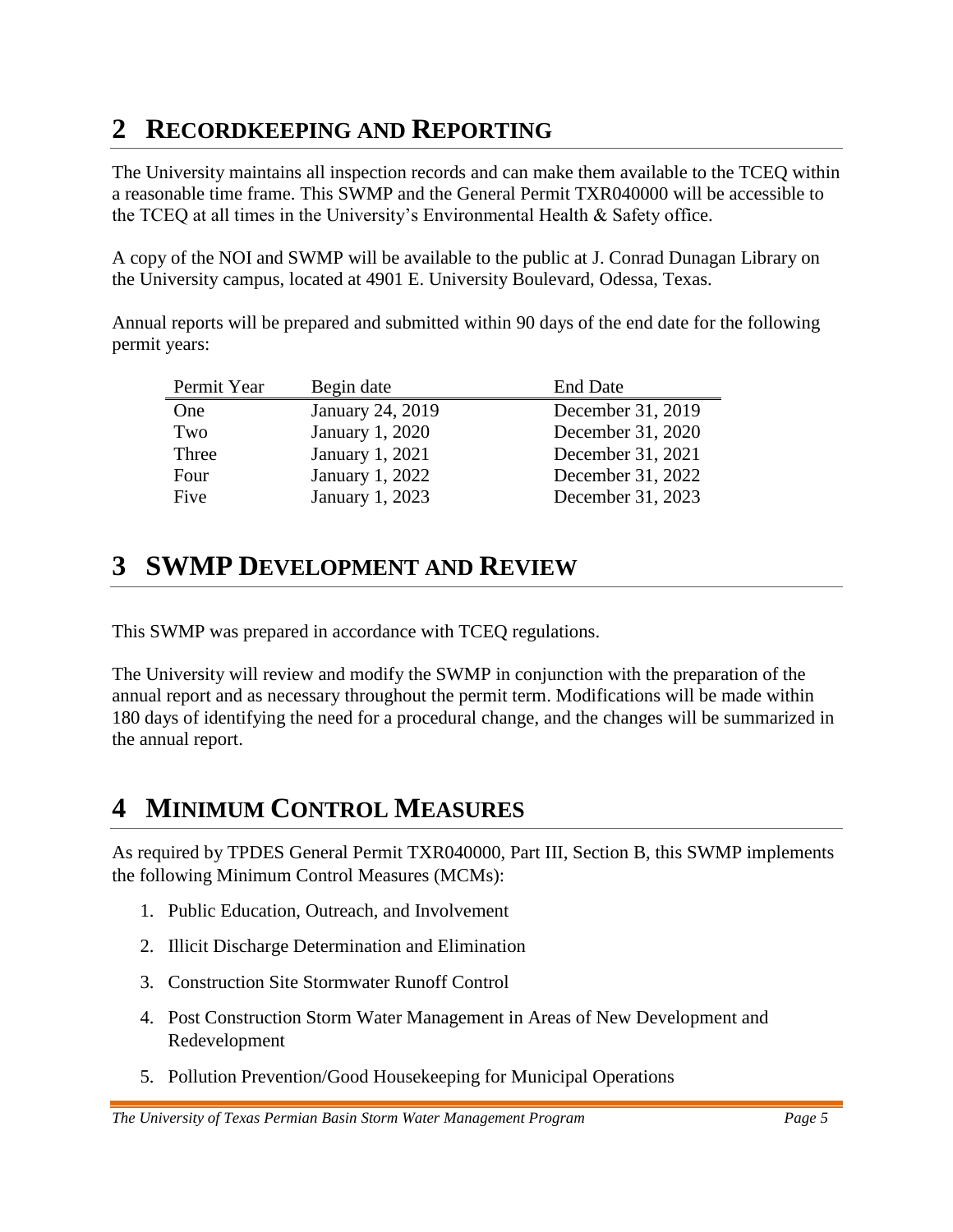# <span id="page-5-0"></span>**4.1 MCM 1 – PUBLIC EDUCATION, OUTREACH, AND INVOLVEMENT**

The Public Education Outreach and Involvement MCM consists of Best Management Practices (BMPs) that focus on involving the campus community in development and implementation of the SWMP. Compliance with State, Tribal, and local public notice requirements and the development and dissemination of educational materials designed to inform the public about how storm water discharges impact local water bodies and how the public can reduce pollutants in storm water runoff will help facilitate public involvement. For the University, the terms "public" and "community" refer to the faculty, staff, and students that work and attend classes at the University, contractors who perform work on campus, and visitors to campus.

The BMPs describe the plan to actively involve the campus community in development and implementation of the SWMP; the steps they can take to reduce storm water pollution; the types of public involvement activities included in the program; how individuals and groups will be informed on how to become involved in the storm water program; and the mechanisms that will be used to reach target audiences. The target audiences for the public involvement program are all faculty, staff, and students on campus and members of the general public located within the City of Odessa and surrounding areas who are concerned with storm water quality on the University campus. These BMPs were selected to allow the University to use existing educational tools and practices in addition to including new BMPs that will improve our education, outreach, and involvement programs.

The target audiences for the following programs are specified in the individual BMPs described below. The target audiences were selected based on regulation requirements with the goal of educating and involving the community about how storm water discharges impact local water bodies and the steps the public can take to reduce pollutants in storm water runoff. The Public Education, Outreach, and Involvement program and BMPs are expected to reach all of the constituents within the MS4's permitted boundary, the main campus of the University.

Evaluation of the success of this MCM will be a thorough analysis of the measurable goals for each BMP included in this MCM. Measurable goals for each BMP were selected by formulating attainable goals for the various BMP implementation steps or tasks. The responsibility for implementation of this MCM is described with each BMP procedure.

### <span id="page-5-1"></span>4.1.1 **BMP 1: Flyers or Brochures**

Development of flyers and/or brochures for the purpose of educating the campus community on storm water quality issues and steps they can take to reduce pollutants in storm water runoff.

#### Implementation Tasks:

Develop handouts regarding water quality on campus and in West Texas, which communicate the hazards associated with illegal discharges and improper disposal of waste, and include information about how to detect and report illicit discharges.

Distribute handouts at informational booths staffed by EH&S during Welcome Week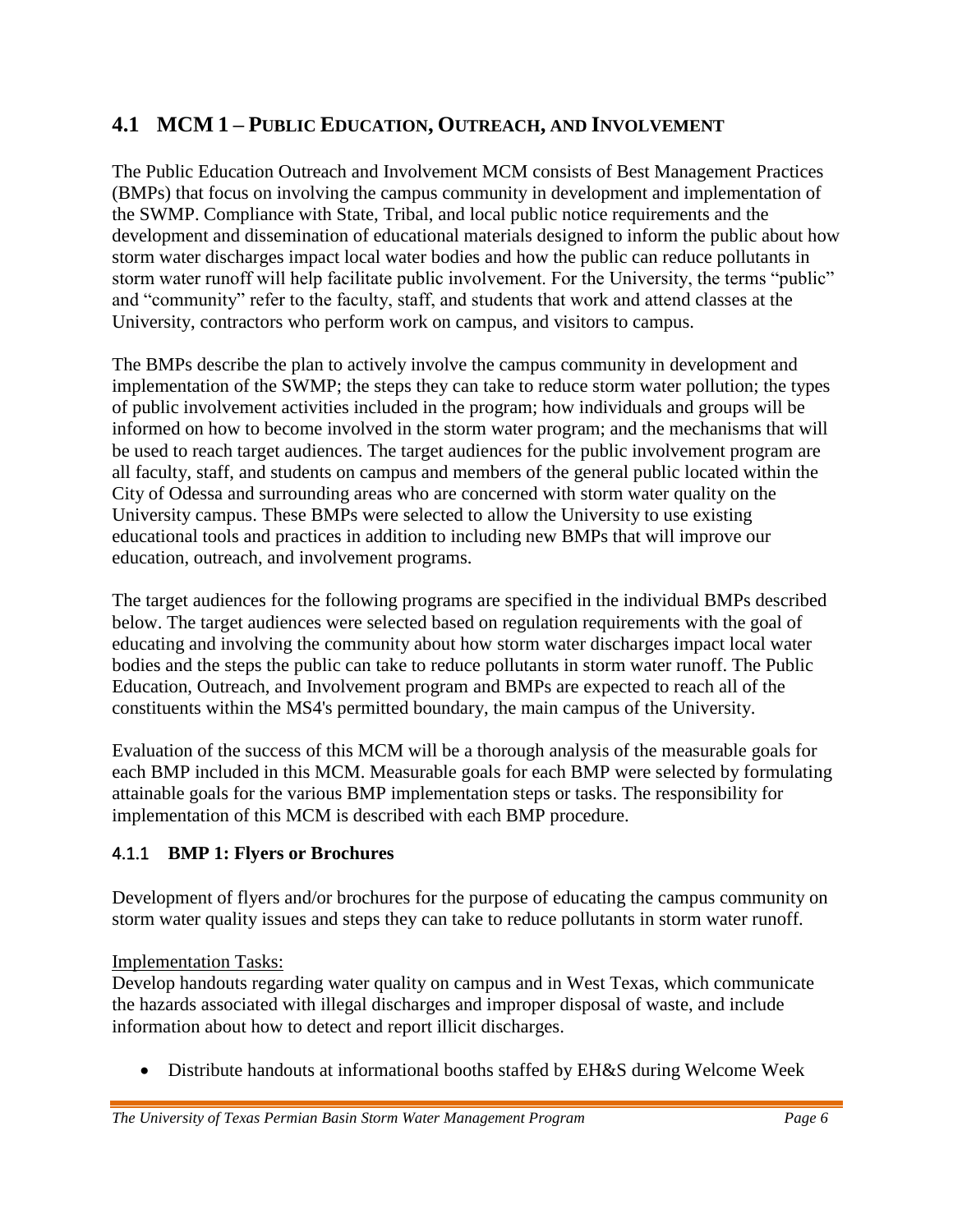each semester.

- Place handouts in the library for the campus community and visitors.
- Make handouts available for download on the EH&S website.
- All handouts will be included in orientation packets for students and parents.

| Measurable Goals:<br>Year $1$ : | Develop stormwater outreach material.                                        |
|---------------------------------|------------------------------------------------------------------------------|
|                                 |                                                                              |
| Years $1-5$ :                   | Provide pamphlets to 100% of students and parents in orientation<br>packets. |

Responsible Party: Environmental Health & Safety

### <span id="page-6-0"></span>4.1.2 **BMP 2. Public Website**

Update EHS website to include the SWMP and annual report information. Provide contact information for public feedback, which could include top issues, spills, and litter. Information can be found at [https://www.utpb.edu/university-offices/ehs/index.](https://www.utpb.edu/university-offices/ehs/index)

Implementation Tasks:

Within 30 days of the SWMP approval, the SWMP will be posted on the EHS website. The annual report will be posted within 30 days after the report's due date.

Contact information include the EH&S phone and email for normal working hours. After hours, the contact will be Police Dispatch.

Measurable Goals:

Year 1-5: MS4 annual report will be uploaded to the website by December of each year.

Responsible Party: Environmental Health & Safety

### <span id="page-6-1"></span>4.1.3 **BMP 3. Community Cleanup Events**

Join in sponsorship and management with community organizations who host campus and local cleanup events.

Implementation Tasks:

Join in sponsorship and management, Sustainability Committee for Earth Day events and Student Life for campus and roadway cleanup events.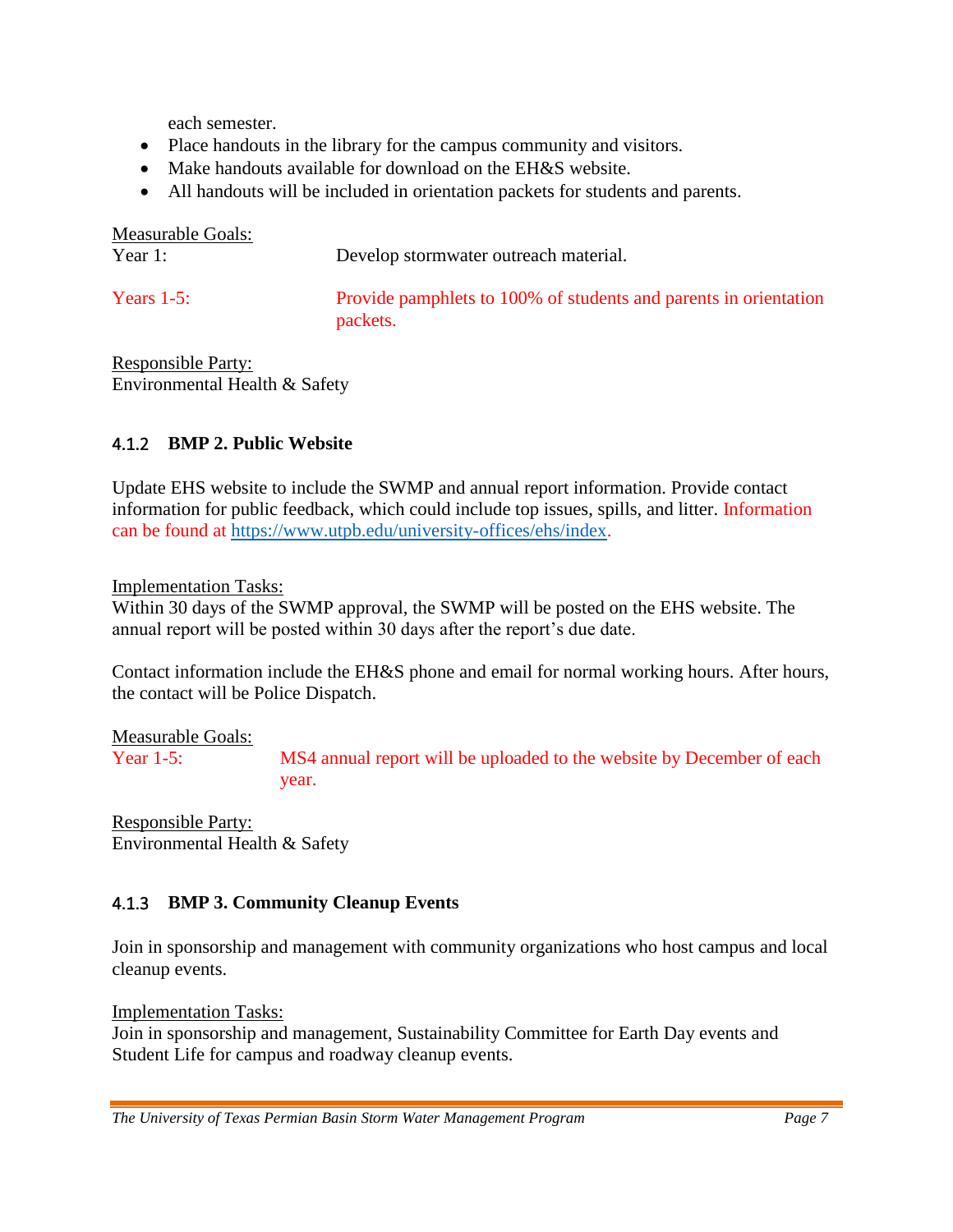| Measurable Goals:<br>Year 1: | Identify current campus cleanup events and offer support.                                                                                                        |
|------------------------------|------------------------------------------------------------------------------------------------------------------------------------------------------------------|
| Year 2:                      | Start new cleanup events hosted by EH&S to happen annually.                                                                                                      |
| Years $2-5$ :                | Hold at least two community cleanup events by December each year.<br>Document number of participants in the events and estimated volumes of<br>litter collected. |

Responsible Party: Environmental Health & Safety

# <span id="page-7-0"></span>**4.2 MCM 2 – ILLICIT DISCHARGE DETECTION AND ELIMINATION**

The Illicit Discharge Detection and Elimination MCM consists of BMPs that focus on the detection, investigation, and elimination of illicit discharges into the MS4. A storm sewer system map showing the location of all outfalls and the name and location of the receiving waters will be developed and maintained per BMP.

BMPs focusing on informing the campus community with regard to the hazards associated with illegal discharges and improper disposal of waste and how to detect and report illicit discharges are described in the Public Education and Outreach MCM.

The BMPs describe the authority mechanism which will be used to effectively prohibit illicit discharges; map update procedures; and enforcement procedures and actions to ensure that the regulatory mechanism is implemented. The EH&S email will be used for the community to ask questions and offer concerns regarding illict discharges as well as for notifications for illicit discharges. Along with the general email, EH&S and Police Dispatch phones will also be used to report concerns. As these complaints are received, they will be investigated as needed. If illicit discharges are found, they will be reported to TCEQ.

Evaluation of the success of this MCM will be a thorough analysis of the measurable goals for each BMP included in this MCM. Measurable goals for each BMP were selected by formulating attainable goals for the various BMP implementation steps or tasks. The responsibility for implementation of this MCM is described with each BMP procedure.

The University of Texas Permian Basin is served by the City of Odessa sewage system, therefore does not have an OSSF system.

#### <span id="page-7-1"></span>4.2.1 **BMP 1. Litter Collection**

Collect litter in outdoor areas of campus.

Implementation Tasks: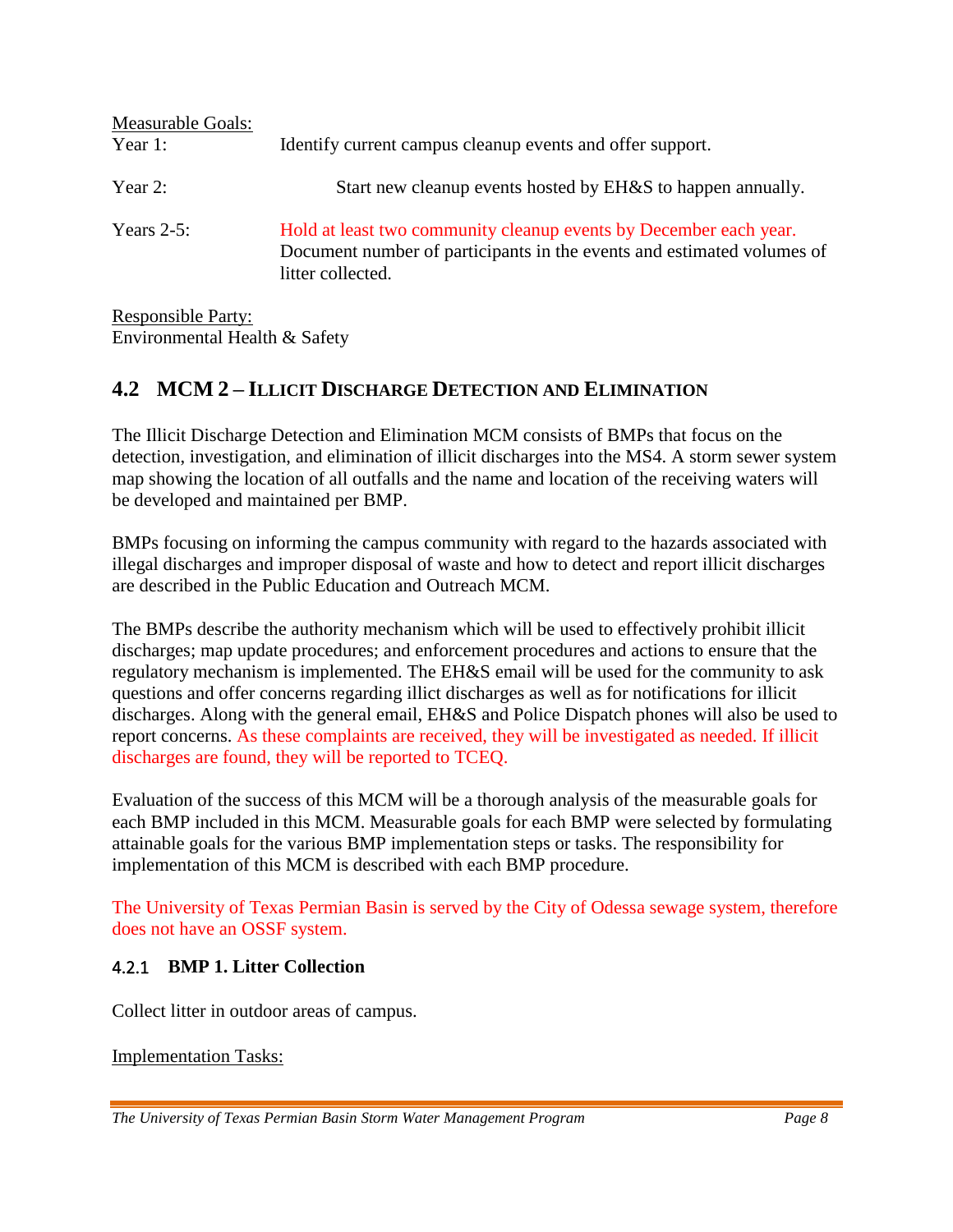Collect litter from outdoor areas on campus daily.

Empty trash and recyclable collection containers regularly.

Measurable Goals: Years 1-5: Document daily litter collections through use of the computerized work order system. Documentation of man hours will be used for quantification of waste collected.

Responsible Party: Physical Plant

#### <span id="page-8-0"></span>4.2.2 **BMP 2. Illicit Discharge Legal Authority**

Develop adequate legal authority to prohibit illicit discharges of non-storm water. Including onsite sanitary sewer overflows, to the MS4.

#### Implementation Tasks:

Continue to research existing University policies, procedures, and enforcement mechanisms that prohibit specific types of illicit discharges.

Develop or amend policies, procedures, and enforcement mechanisms, as needed, that prohibit all illicit discharges of non-storm water to the MS4 from University sources and from contractors/visitors to the campus.

EH&S and PD will coordinate with the City of Odessa regarding illicit discharges that reach campus.

| Measurable Goals: | Research existing policies, procedures, and enforcement mechanisms that                                                                       |
|-------------------|-----------------------------------------------------------------------------------------------------------------------------------------------|
| Years $1-5$ :     | prohibit specific types of illicit discharges.                                                                                                |
| Years $1-5$ :     | Develop supplemental policies, procedures, and enforcement mechanisms,<br>as determined necessary, to prohibit illicit discharges to the MS4. |

Responsible Party: Environmental Health & Safety

#### <span id="page-8-1"></span>4.2.3 **BMP 3. Maintain the MS4 Map and Outfall Inventory**

Maintain an up-to-date map of the MS4 indicating the locations of storm water discharge outfalls. A detailed map will be used for in-office use in accordance with the overall MS4 map.

#### Implementation Tasks:

Maintain a map of the MS4 that includes the location of storm water outfalls and the names of streams receiving waters from the University MS4 and continue to update the map as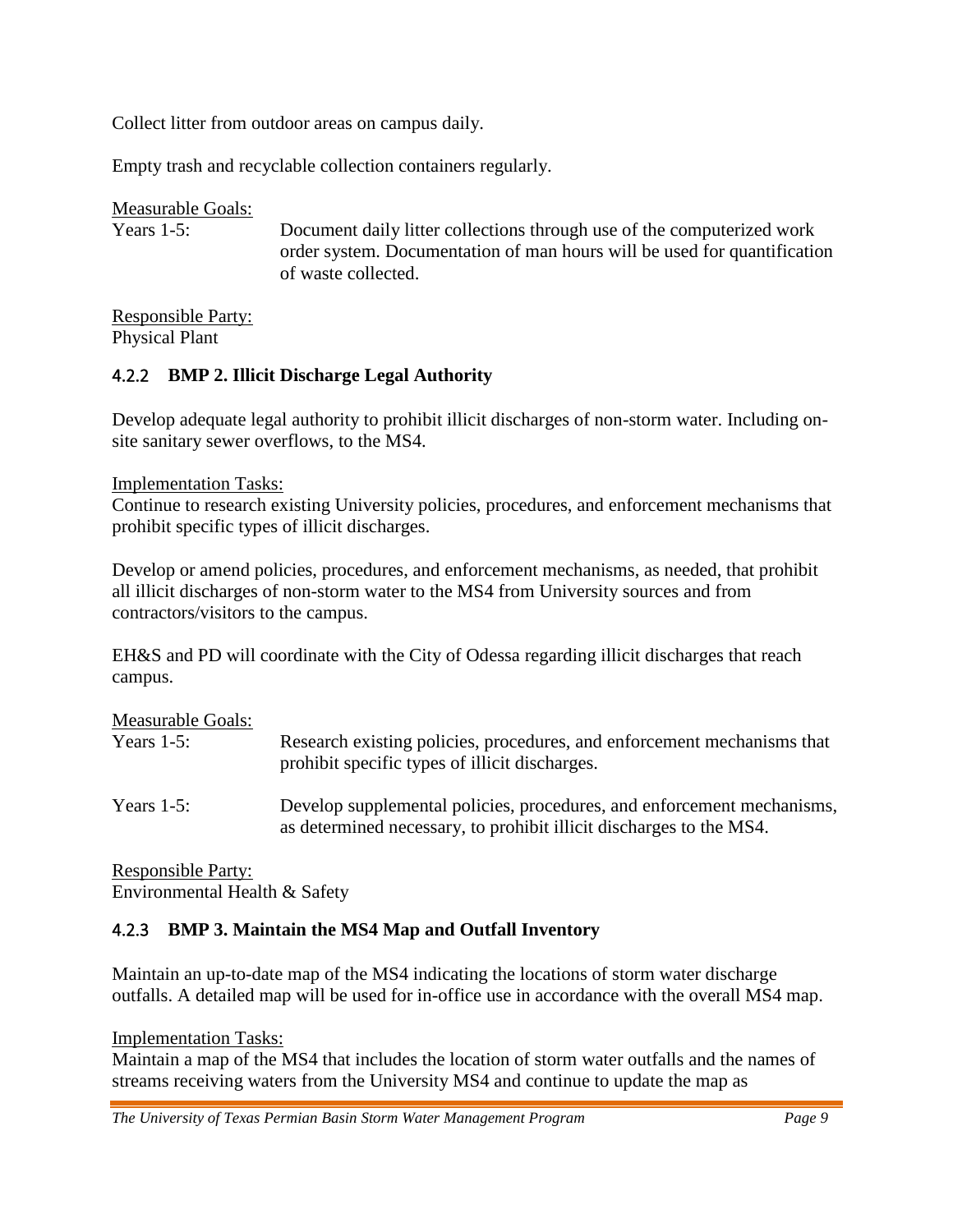construction occurs on campus.

Measurable Goals:

Years 1-5: Identify new outfalls and drainage structures added during construction activities. Ensure the map is up-to-date.

Responsible Party: Environmental Health & Safety

#### <span id="page-9-0"></span>4.2.4 **BMP 4. Hazardous Material Response:**

Respond to spills and mitigate releases of pollutants into the MS4.

Implementation Tasks:

Respond to, contain, and remediate or insure remediation of spills and releases into the MS4. This will be a joint response between EH&S, PD, OFRH, and contractors. UTPD Dispatch 911 will act as the Emergency Spill Line for streamline response.

The university will make public notification through our Public Notification Officer by the most appropriate method, which could include oral or written communication to the university community.

Maintain trained hazardous materials response personnel, spill kits, and personal protective equipment necessary for this BMP. Physical Plant and Police Department employees will be included in this training provided by EH&S.

Measurable Goals:

Years 1-5: Document the number of hazardous material incidents responded to and if containment and/or removal of a pollutant was conducted to prevent impacts to nearby waterways.

Responsible Party: Environmental Health & Safety

# <span id="page-9-1"></span>**4.3 MCM 3 – CONSTRUCTION SITE STORM WATER RUNOFF CONTROL**

The Construction Site Runoff MCM consists of BMPs that focus on the reduction of pollutants in storm water runoff to the MS4 from construction activities that result in a land disturbance of greater than or equal to one acre, including construction activities at sites that are part of a larger plan of development. Additionally, all construction activities on campus that result in a land disturbance of one acre or larger are required to prepare a Storm Water Pollution Prevention Plan (SWPPP) and abide by all regulations of the TPDES Construction General Permit TXR150000.

The BMPs describe procedures for site plan review which incorporate the consideration of potential water quality impacts; procedures for site inspection and enforcement of control measures; enforcement procedures and actions to ensure compliance; requirements for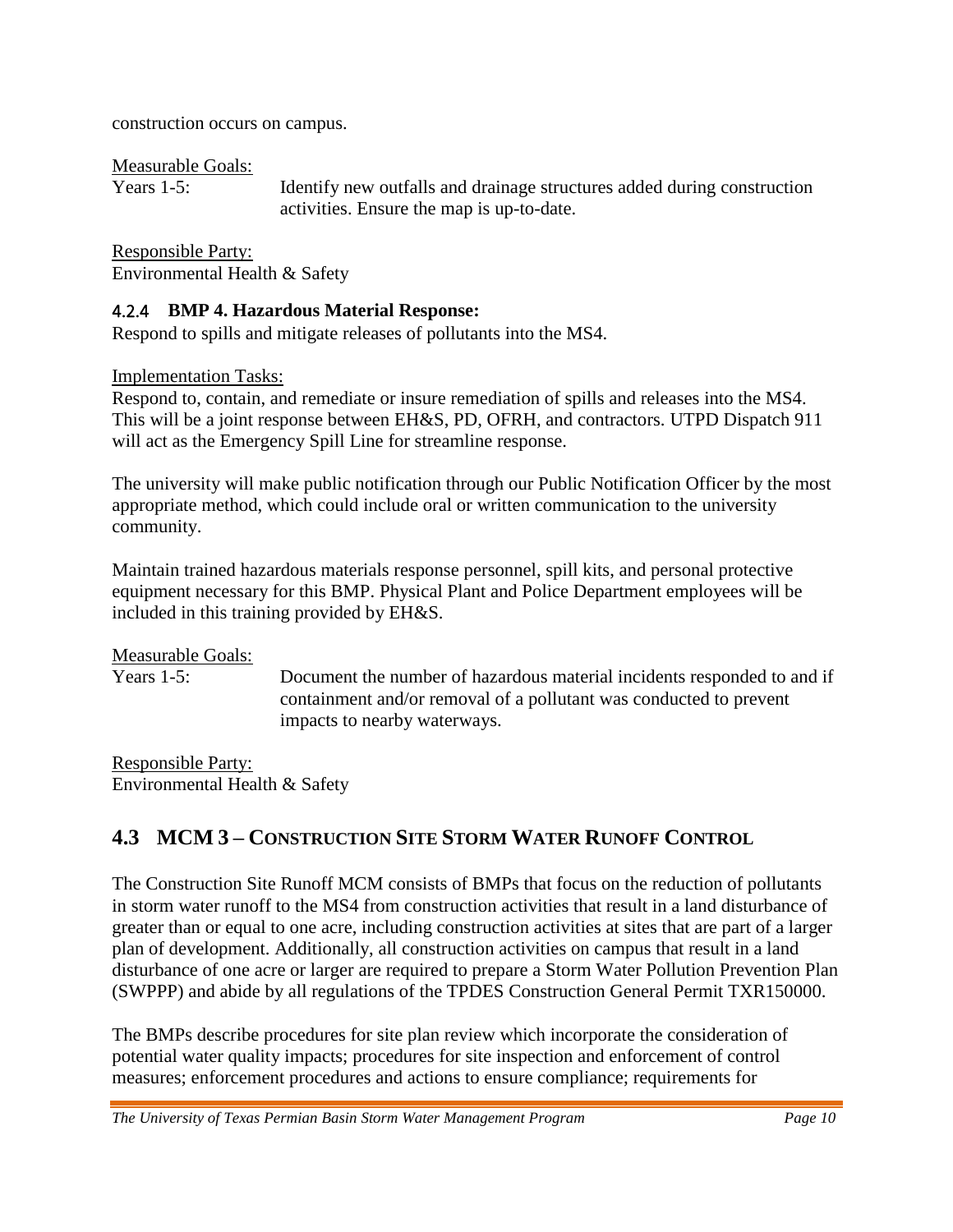construction site operators to implement appropriate erosion and sediment control BMPs; requirements for construction site operators to control waste such as discarded building materials, concrete truck washout, chemicals, litter and sanitary waste at the construction site; and procedures for receipt and consideration of information submitted by the public.

Evaluation of the success of this MCM will be a thorough analysis of the measurable goals for each BMP included in this MCM. Measurable goals for each BMP were selected by formulating attainable goals for the various BMP implementation steps or tasks. The responsibility for implementation of this MCM is described with each BMP procedure.

# <span id="page-10-0"></span>4.3.1 **BMP 1. Construction Site Inspection**

Conduct inspections of construction sites that discharge storm water to the MS4 to determine compliance with TCEQ and University storm water regulations regarding erosion controls, pollution prevention, and proper waste management (including discarded building materials, concrete truck washout, chemicals, litter, and sanitary waste). Inspections will be conducted on construction sites managed by University staff and by Office of Capital Projects (OCP) contractors.

### Implementation Tasks:

Develop internal procedures for tracking new and on-going construction activities.

Develop policy and procedure for construction site inspections, compliance measures, and enforcement activities.

Measurable Goals:

| Year $1-2$ :  | Develop policies and procedures for tracking construction activities, site<br>inspections, and compliance and enforcement actions. |
|---------------|------------------------------------------------------------------------------------------------------------------------------------|
| Years $1-5$ : | Inspect 100% of construction sites on the university property.                                                                     |
| Years $1-5$ : | Document performance and maintain records of construction site<br>inspections, compliance notes, and enforcement actions.          |

Responsible Party: Environmental Health & Safety, OCP

# <span id="page-10-1"></span>4.3.2 **BMP 2. Construction Plans Review**

Continue implementation of the construction plans review process that incorporates consideration of potential water quality impacts. This review applies to construction projects carried out by University staff and by contractors.

Implementation Tasks:

Develop procedures to ensure water quality considerations are incorporated into the plan review process for every construction proposal accepted.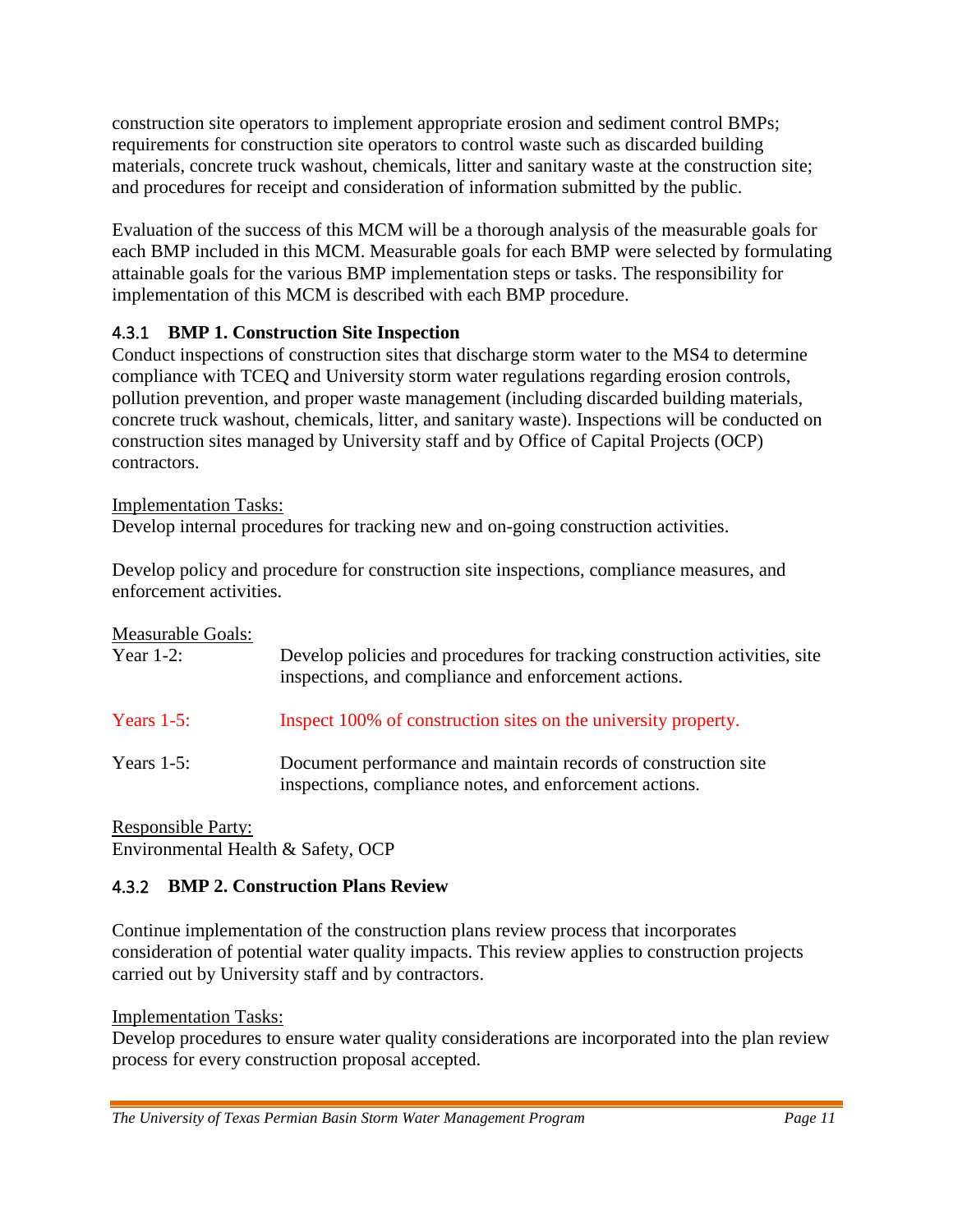Develop internal tracking procedures to cover the following issues: conformance to local, state, and federal storm water regulations; appropriate use of temporary erosion controls; and inclusion of any required University or State storm water permit documents.

Educate EH&S staff, contractors, developers, engineers, and architects currently working on University projects on the construction plan review process for future projects.

Maintain records of plans reviewed and approved for construction under this program.

| <b>Measurable Goals:</b> |                                                                                                                                                         |
|--------------------------|---------------------------------------------------------------------------------------------------------------------------------------------------------|
| Year $1-2$ :             | Develop procedures to ensure water quality considerations are<br>incorporated into every plan review process.                                           |
|                          | Year 1-2: Develop tracking procedures to cover the issues listed above.                                                                                 |
| Years $1-5$ :            | Review 100% of plans submitted. Document number of plans reviewed<br>and approved/denied under this program.                                            |
| Years $2-5$ :            | Develop and provide training to University staff regarding the<br>construction plans review process. Ensure all related staff are trained as<br>needed. |

Responsible Party: Environmental Health & Safety, OCP

### <span id="page-11-0"></span>4.3.3 **BMP 3. Regulatory Mechanism Review**

Development and implementation of regulatory mechanism to require erosion and sediment controls and related compliance measures.

Implementation Tasks:

Review current construction contract template for language regarding the University's authority to require erosion and sediment controls and related compliance measures in accordance with construction site runoff control measures. This task shall include authority to require construction site operators to implement appropriate erosion and sediment control management practices and control construction site waste that may cause adverse impacts to water quality. Develop and implement revised contract language if needed to require erosion and sediment controls and related compliance measures in accordance with construction site runoff control measures.

### Measurable Goals:

| Year 1:       | Review current contract template for authority to require erosion    |
|---------------|----------------------------------------------------------------------|
|               | and sediment controls and related compliance measures in accordance  |
|               | with construction site runoff control measures.                      |
| Years $1-5$ : | Develop and implement revised contract language if needed to require |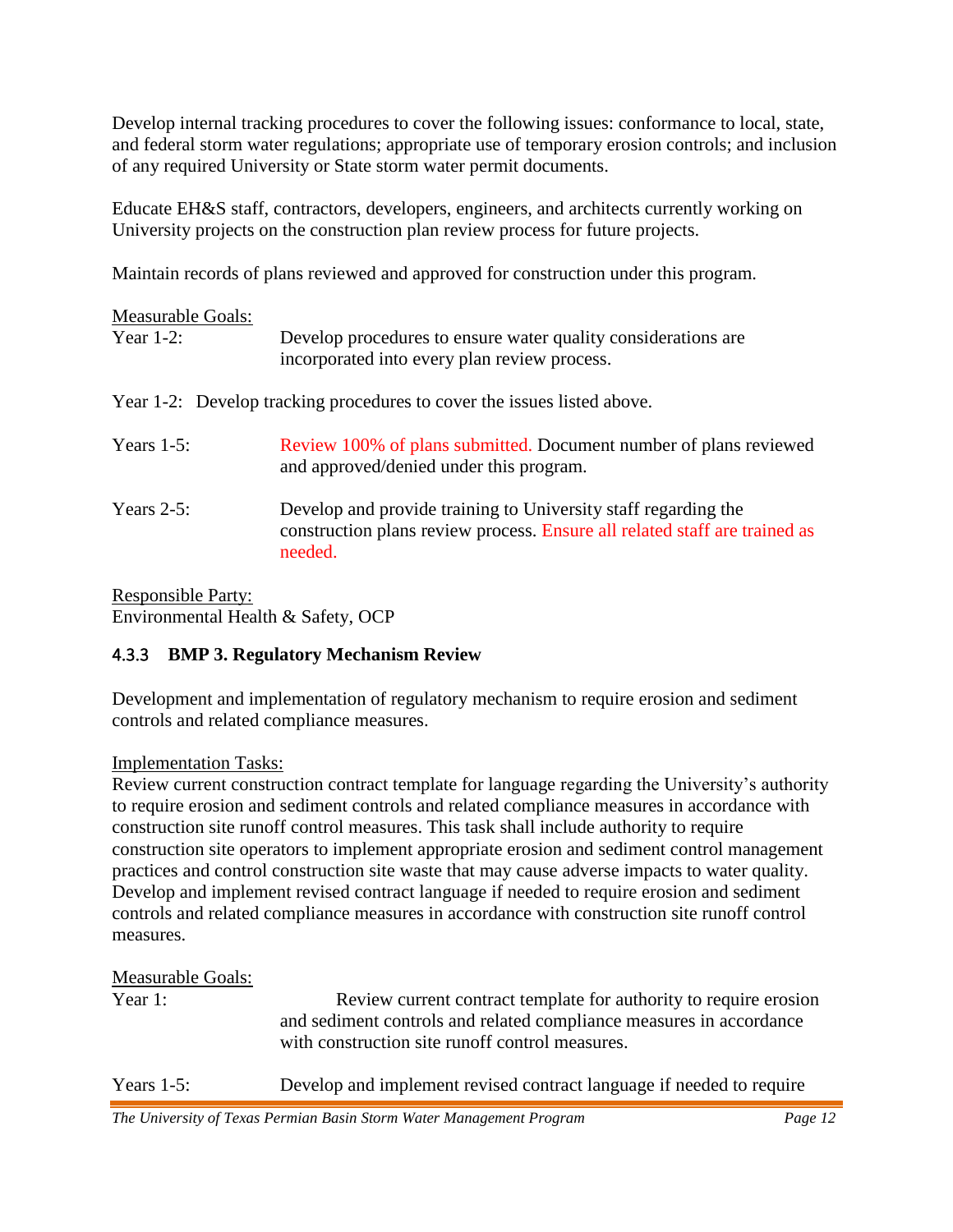erosion and sediment controls and related compliance measures in accordance with construction site runoff control measures.

Responsible Party: Environmental Health & Safety

### <span id="page-12-0"></span>4.3.4 **BMP 4. Community Submitted Information**

Develop policies and procedures for receipt and consideration of information submitted by the campus community regarding construction sites and activities on campus.

#### Implementation Tasks:

In conjunction with the Public Involvement/Participation MCM, develop policies and procedures to receive and consider information submitted by the campus community regarding construction sites and activities.

#### Measurable Goals:

| Years $1-5$ : | Develop and implement policies and procedures to receive and consider<br>information related to construction sites and construction activities that<br>relate to possible impacts to storm water quality. Information will be<br>submitted by email or calling EH&S. |
|---------------|----------------------------------------------------------------------------------------------------------------------------------------------------------------------------------------------------------------------------------------------------------------------|
| Years $1-5$ : | Identify the number of times information is submitted by the campus<br>community as part of this BMP and use this information to improve<br>impact of these sites to storm water quality.                                                                            |

Responsible Party: Environmental Health & Safety, OCP

# <span id="page-12-1"></span>**4.4 MCM 4 – POST CONSTRUCTION STORM WATER MANAGEMENT IN AREAS OF NEW DEVELOPMENT AND REDEVELOPMENT**

The Post-Construction Storm Water Management MCM consists of BMPs that focus on the prevention or minimization of water quality impacts from new development and redevelopment projects that disturb greater than or equal to one acre and storm water runoff from new/redevelopment activities from sites that are part of a larger common plan of development that discharge into the UT Permian Basin MS4. The BMPs describe structural and non-structural practices and procedures to ensure long term operation and maintenance of BMPs. BMPs focusing on education programs for contractors and the campus community with regard to project designs that minimize water quality impacts are described in the Public Education and Outreach MCM.

Evaluation of the success of this MCM will be a thorough analysis of the measurable goals for each BMP included in this MCM. Measurable goals for each BMP were selected by formulating attainable goals for the various BMP implementation steps or tasks. The responsibility for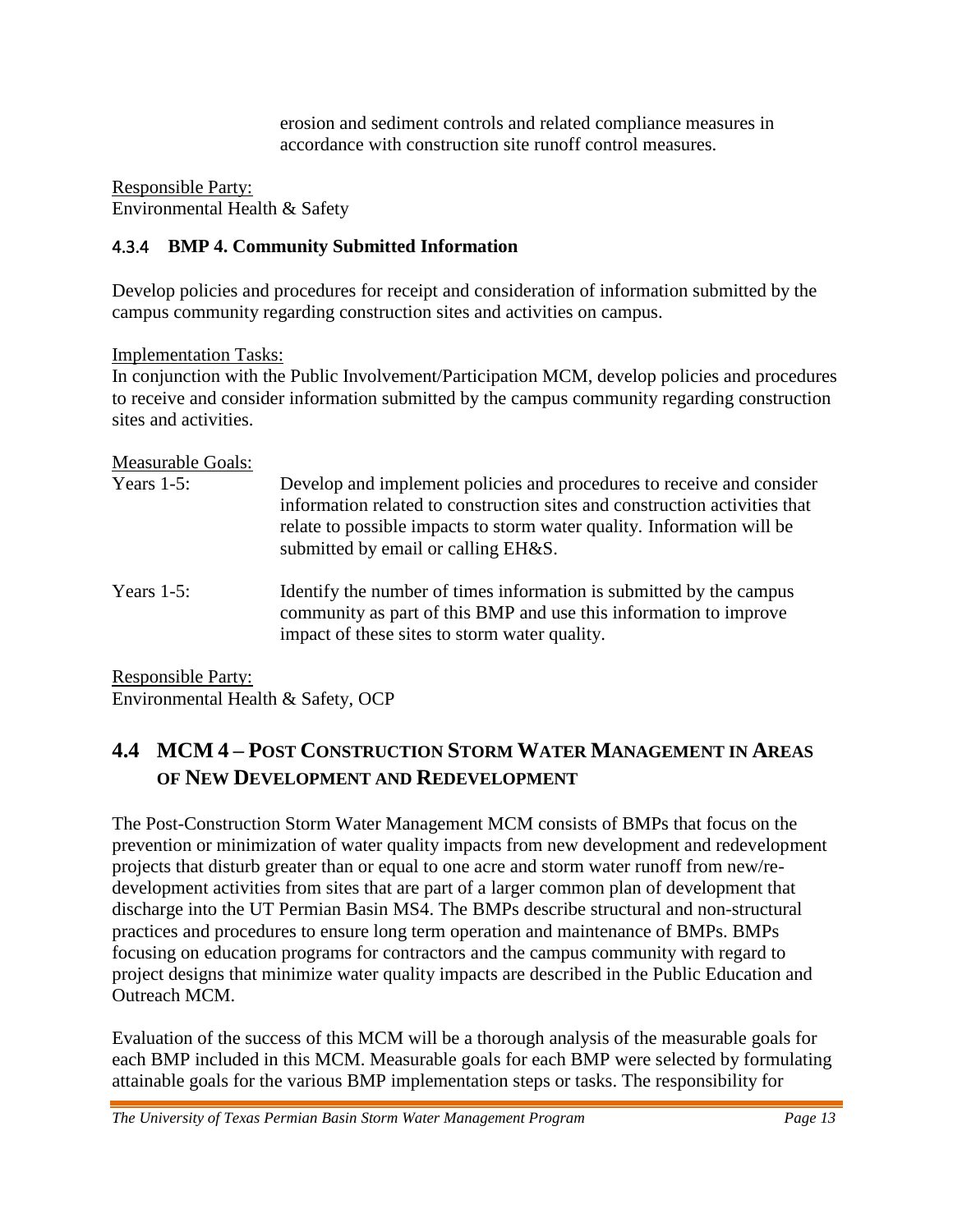implementation of this MCM is described with each BMP procedure.

### <span id="page-13-0"></span>4.4.1 **BMP 1. Long Term Operation and Maintenance**

Inspect and maintain currently installed structural controls for reducing and preventing storm water pollution.

Implementation Tasks:

Develop a list of structural controls for reducing and preventing storm water pollution that are currently in place at the University. Update the list of BMPs as needed.

Identify needs for additional erosion control projects and implement appropriate structural and/or non-structural pollution prevention measures.

Develop criteria in the computerized work order system to maintain record of and ensure regular inspections and maintenance of these BMPs.

Measurable Goals:

Years 1-5: Develop the list of structural BMPs currently in place at the University.

| Years $1-5$ : | Document inspections and maintenance of structural BMPs currently in<br>place at the University.                                        |
|---------------|-----------------------------------------------------------------------------------------------------------------------------------------|
| Years $1-5$ : | Document additional structural and non-structural pollution prevention<br>measures put in place to address long term maintenance needs. |
| Years $1-5$ : | All structural and nonstructural BMPs will be inspected by December of<br>each year.                                                    |
| Years $1-5$ : | Document and maintain records of enforcement actions.                                                                                   |

Responsible Party:

Physical Plant and Environmental Health & Safety

### <span id="page-13-1"></span>4.4.2 **BMP 2. Post-Construction Structural/Non-Structural Controls:**

Coordinate with developers/contractors to implement the most effective and practical pollution prevention measures and BMPs within new and redevelopment projects. All University-managed projects will include planning for post-construction structural and non-structural erosion control measures.

Implementation Tasks:

Develop a list of practical structural and non-structural pollution prevention measures and BMPs for use on the University campus from existing sources (EPA, TCEQ, OCP, Permian Basin Regional Planning Commission, etc.).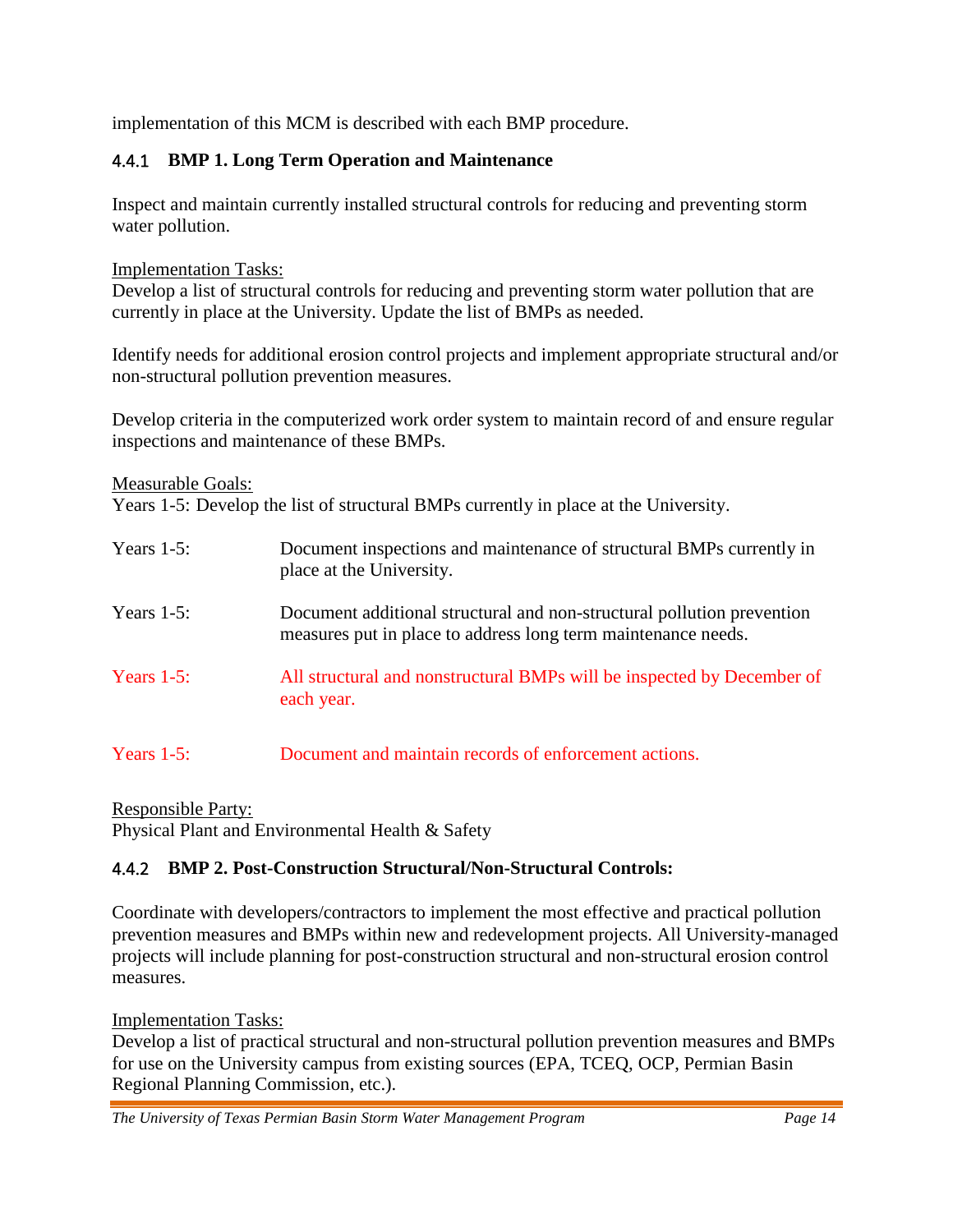Share this list with all Physical Plant personnel involved in upkeep of BMPs and with contractors/developers working on campus.

| Measurable Goals: |                                                                                                                                           |
|-------------------|-------------------------------------------------------------------------------------------------------------------------------------------|
| Years $1-2$ :     | Develop a list of practical structural and non-structural pollution<br>prevention measures and BMPs for use on the University campus.     |
| Years $1-5$ :     | Train 20% of Physical Plant personnel by December of each year.                                                                           |
| Years $1-5$ :     | Document training attended by Physical Plant personnel regarding<br>implementation and maintenance of structural and non-structural BMPs. |

Responsible Party: Environmental Health & Safety and Physical Plant

# <span id="page-14-0"></span>**4.5 MCM 5 – POLLUTION PREVENTION/GOOD HOUSEKEEPING FOR MUNICIPAL OPERATIONS**

The Pollution Prevention/Good Housekeeping MCM consist of BMPs that focus on training and on the prevention and/or reduction of pollutant runoff from municipal operations. The BMPs describe the creation and use of training materials; and controls for reducing or eliminating the discharge of pollutants from streets, roads, parking lots, maintenance shops. Maintenance of structural controls to reduce or eliminate pollution is described in the MCM for Post-Construction Storm Water Management.

Specific University operations that are impacted by the proposed operation and maintenance programs listed here include grounds-keeping/landscape maintenance, equipment maintenance, and construction/carpentry/remodel activities. However, all Physical Plant personnel will obtain at least the general training described in this MCM.

Evaluation of the success of this MCM will be a thorough analysis of the measurable goals for each BMP included in this MCM. Measurable goals for each BMP were selected by formulating attainable goals for the various BMP implementation steps or tasks. The responsibility for implementation of this MCM is described with each BMP procedure.

# <span id="page-14-1"></span>4.5.1 **BMP 1. Litter Collection**

Daily collection of litter on all outdoor areas on campus. Trash receptacles and recycling bins are distributed throughout the campus for the community's use in pollution prevention.

Implementation Tasks:

Continue daily collection of litter from all outdoor areas on campus.

Continue to empty trash receptacles and recycling bins as needed to aid in pollution prevention. Continue to oversee contractors and employees to ensure that trash receptacles are emptied and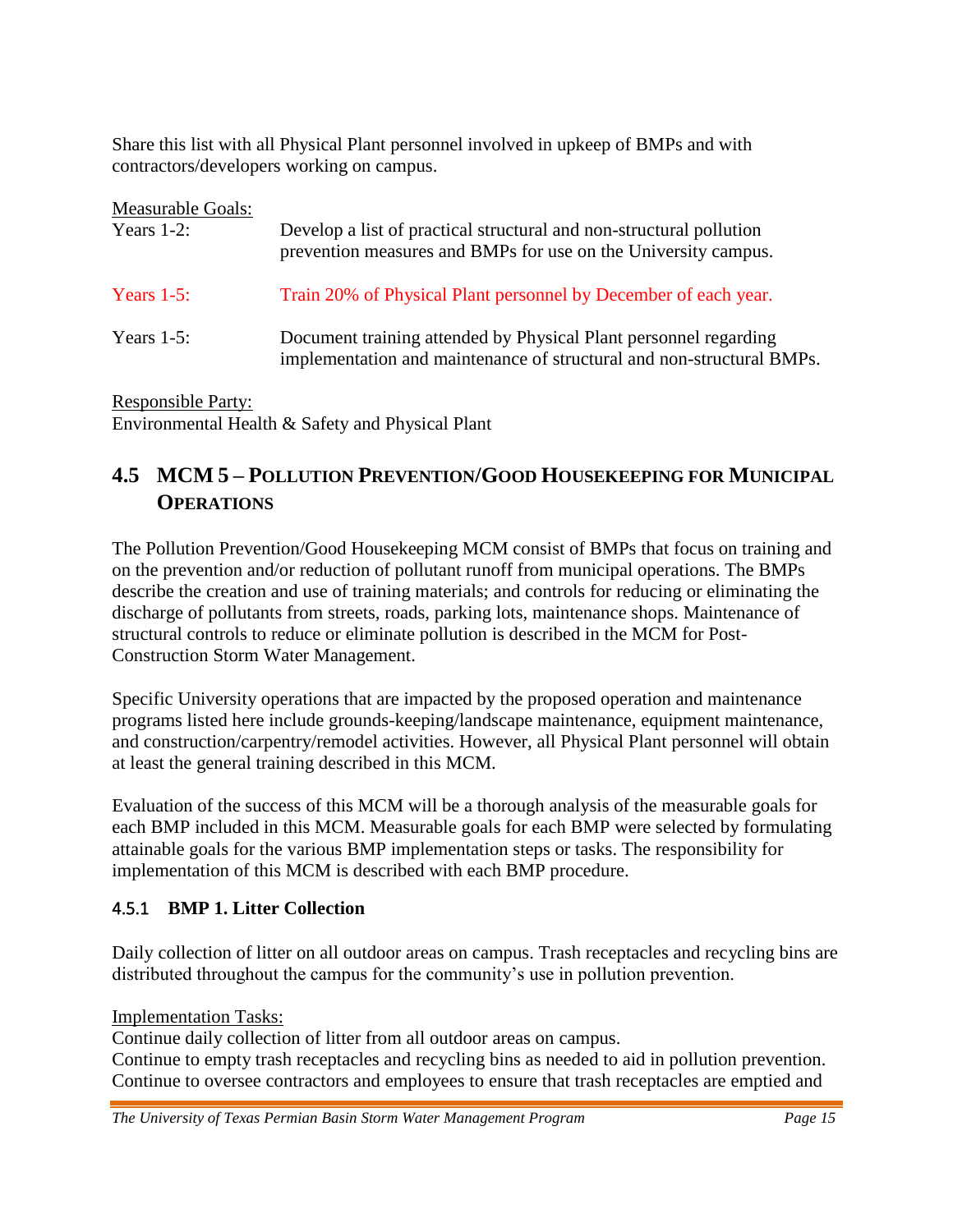litter is collected on campus.

Create a standing work order in the computerized work order system to track these activities.

Measurable Goals:

Year 1: Create the standing work order.

Years 1-5: Use the work order system to document daily litter collection activities.

Years 1-5: Ensure that 100% of waste is disposed of in accordance with 30 TAC 330 or 335, as applicable.

Responsible Party: Physical Plant

#### <span id="page-15-0"></span>4.5.2 **BMP 2. Waste Collected During Maintenance of Storm Water Structural Controls**

Waste removed from the MS4 as a result of maintenance of storm water structural controls will be disposed of properly.

Implementation Tasks:

Properly dispose of all wastes collected as the result of maintenance of storm water structural controls, including dredge spoil, accumulated sediments, and floatables. This includes evaluating O&M activities for their potential to discharge pollutants in stormwater for road and parking lot maintenance, cold weather operations, and right-of-way maintenance, etc.

Environmental Health & Safety and Physical Plant will coordinate efforts to ensure wastes are collected and properly disposed.

Create standing work order in computerized work order system to track activities.

Measurable Goals:

Years 1-5: Document disposal amounts and procedures for disposal of these wastes.

Responsible Party: Environmental Health & Safety and Physical Plant

#### <span id="page-15-1"></span>4.5.3 **BMP 3. Training**

Develop and make available training modules, either through online or in-person training sessions. Supervisors will determine which training modules should be taken by each employee based upon the employee's job description and anticipated duties.

Implementation Tasks:

Create a general training module to be completed annually by all Physical Plant personnel on: the impacts of and hazards associated with storm water pollution; common methods of storm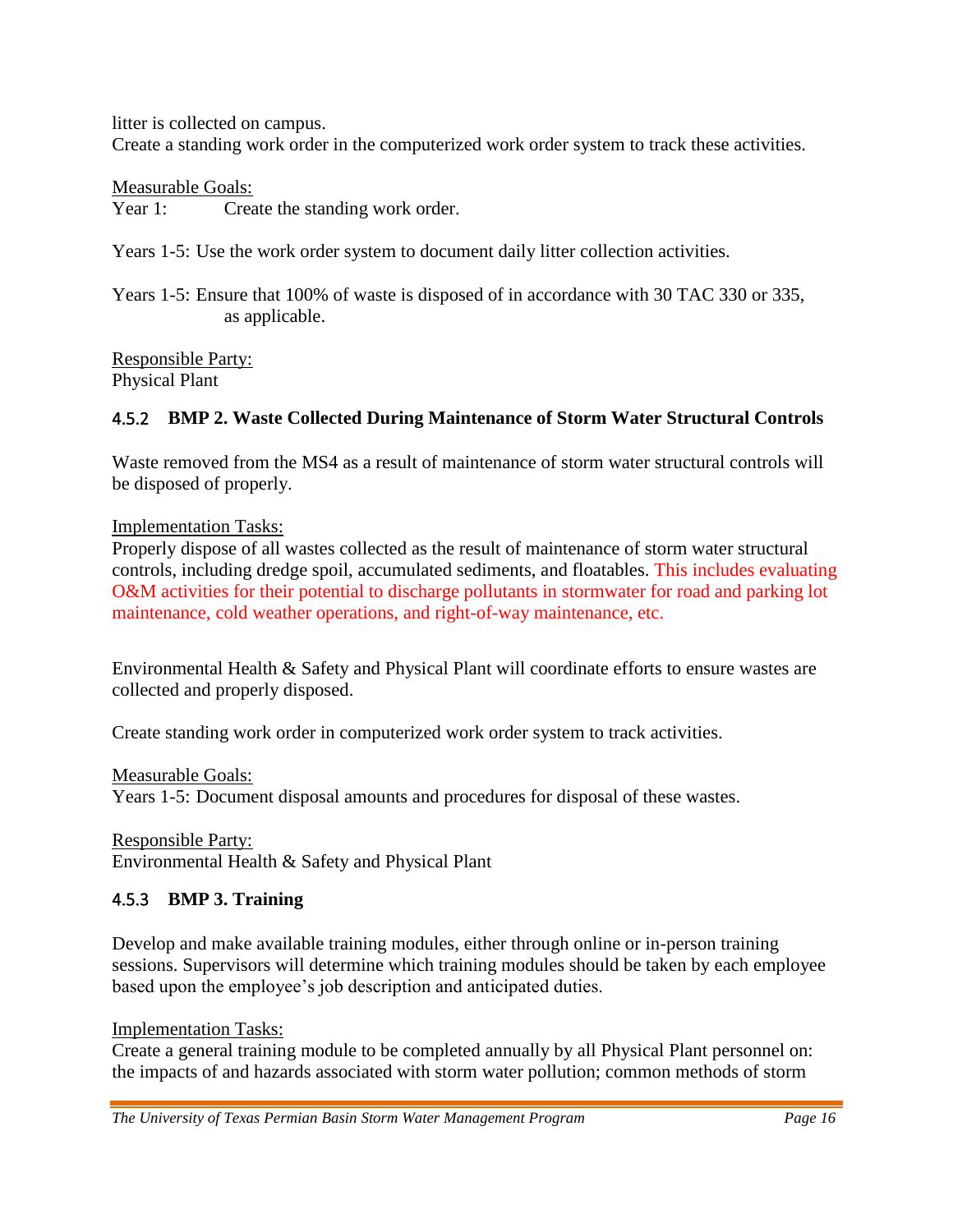water pollution prevention; litter control; proper clean up procedures, spill containment and disposal methods; how to detect and report illicit discharges; and the safe storage of chemicals, paints and the like. Training will be developed on site or obtained from the EPA, TCEQ, and/or other local resources.

Identify all Physical Plant staff for which targeted training should be developed.

Create and/or update training on the proper management of leaf/lawn litter, construction debris, cleaning supplies, pesticides/insecticides, oil, antifreeze, etc. as appropriate to each discipline within Physical Plant based upon the identified needs for targeted training.

#### Measurable Goals:

Years 1-2: Create general and specific training modules and post them online for employees to access and take, or offer in-person training sessions.

Years 2-5: Train 100% of staff in good housekeeping practices for O&M activities.

Years 2-5: Document the number of employees completing initial/annual trainings.

Responsible Party: Environmental Health & Safety

#### <span id="page-16-0"></span>4.5.4 **BMP 4. Spill Prevention Plan**

Comply with federal spill prevention control and counter measures plan regulations, and review spill response procedures to ensure storm water quality protection measures are considered during spill response.

Implementation Tasks:

Conduct annual employee training on pollution prevention and spill response through online and/or in-person training sessions.

Update Spill Prevention Control and Countermeasures (SPCC) plan according to SPCC regulations.

Measurable Goals: Year 1: Reassess and adapt the current UT Permian Basin SPCC plan according to SPCC regulations.

Years 2-5: Train all related employees on the University's SPCC plan by December of each year. Document number of employees attending training.

Years 1-5: Document 100% of spills occurring on campus and implementation of the SPCC.

#### Responsible Party: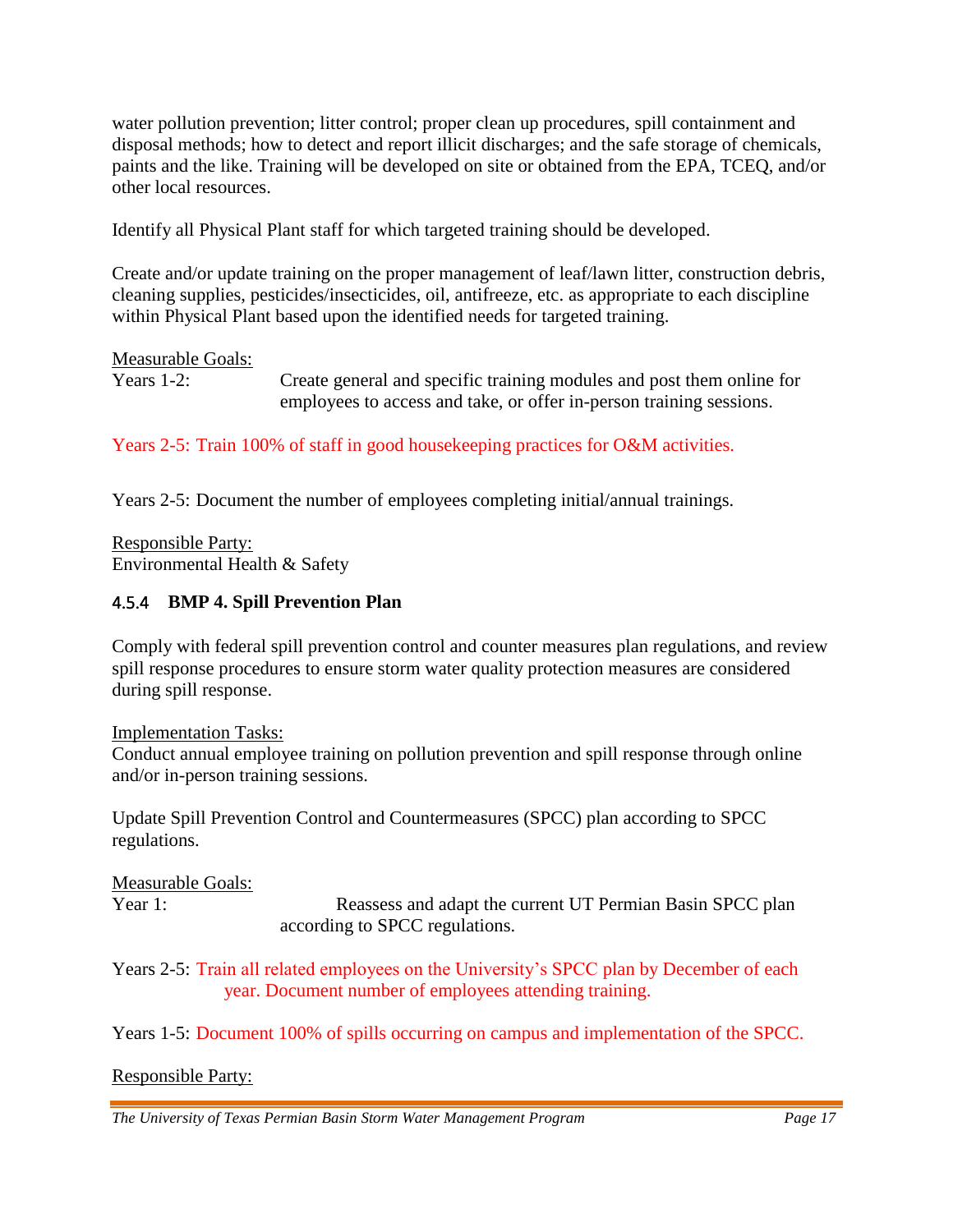Environmental Health & Safety

#### <span id="page-17-0"></span>4.5.5 **BMP 5. Contractor Oversight**

Establish procedures to ensure contractor compliance with University storm water management requirements.

Implementation Tasks:

Conduct pre-construction meetings with contractors and the designated Physical Plant project manager to establish controls to reduce and/or eliminate pollutant runoff.

Routinely inspect applicable construction/project sites to assess the effectiveness of controls. Make changes as needed to ensure that pollutants, including sediment, trash, and floatables aren't entering the storm drains or exiting outfalls.

Measurable Goals:

Years 1-2: Coordinate requirements and procedure with Physical Plant staff.

Years 1-5: Document all pre-construction meetings.

Years 1-5: Document 100% of pollution runoff and corrective actions, as applicable.

Responsible Party: Environmental Health & Safety and Physical Plant

### <span id="page-17-1"></span>4.5.6 **BMP 6. Stormwater Management Controls**

Maintain an inventory of University facilities and stormwater controls to include identifying pollutants of concern that could be discharged from municipal operations and maintenance activities.

Implementation Tasks: Add new facilities and stormwater structural controls to the inventory list.

Conduct periodic assessments to update the inventory and identify pollutants of concern that could be discharged from municipal operations and maintenance activities.

Measurable Goals:

Year 1: Develop the facilities and stormwater structural controls inventory.

Years 1-5: Maintain 100% of the facilities and stormwater structural controls inventory.

Years 1-5: Identify all pollutants of concern that could be discharged from municipal operations and maintenance activities and develop structural and nonstructural controls.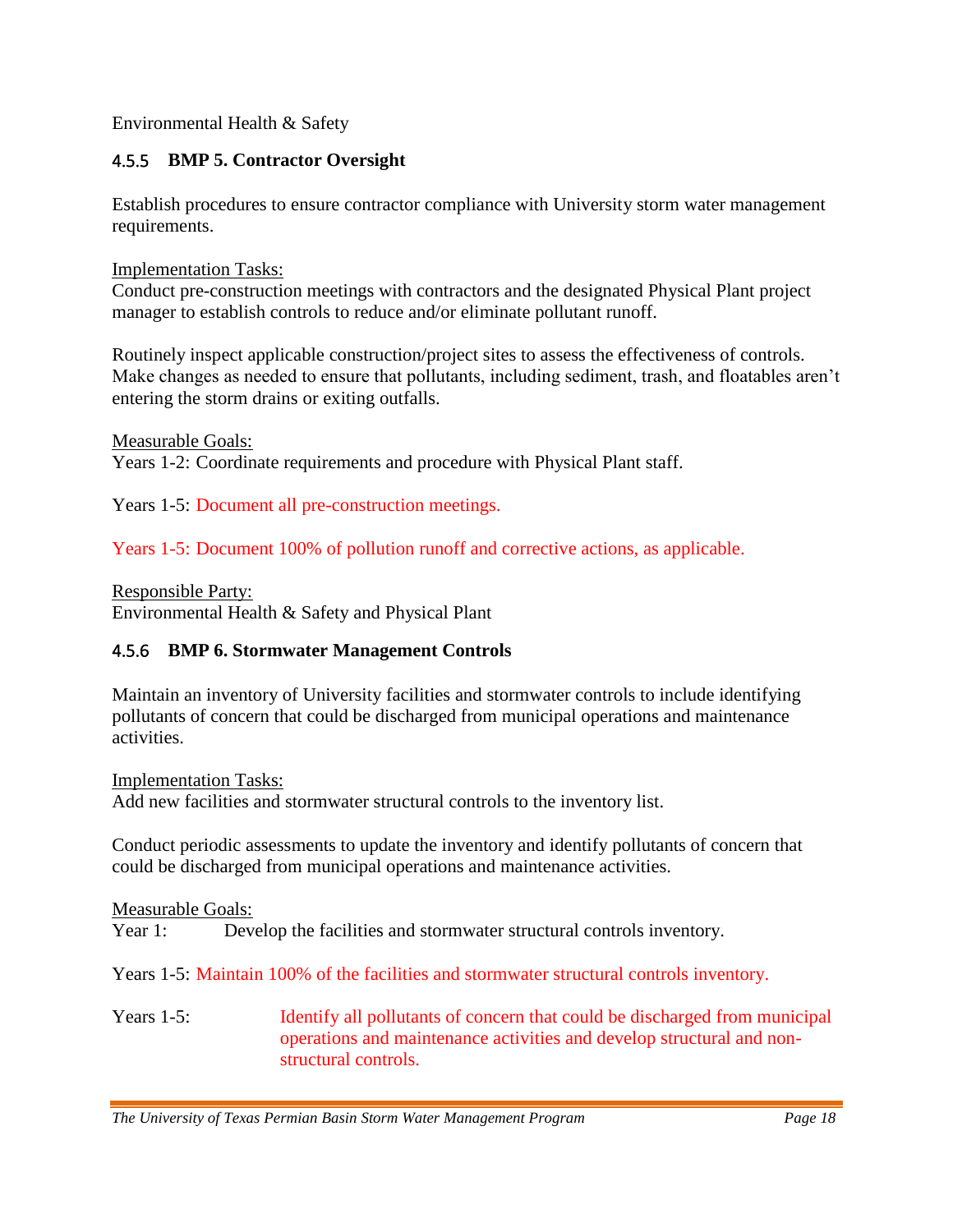Responsible Party: Environmental Health & Safety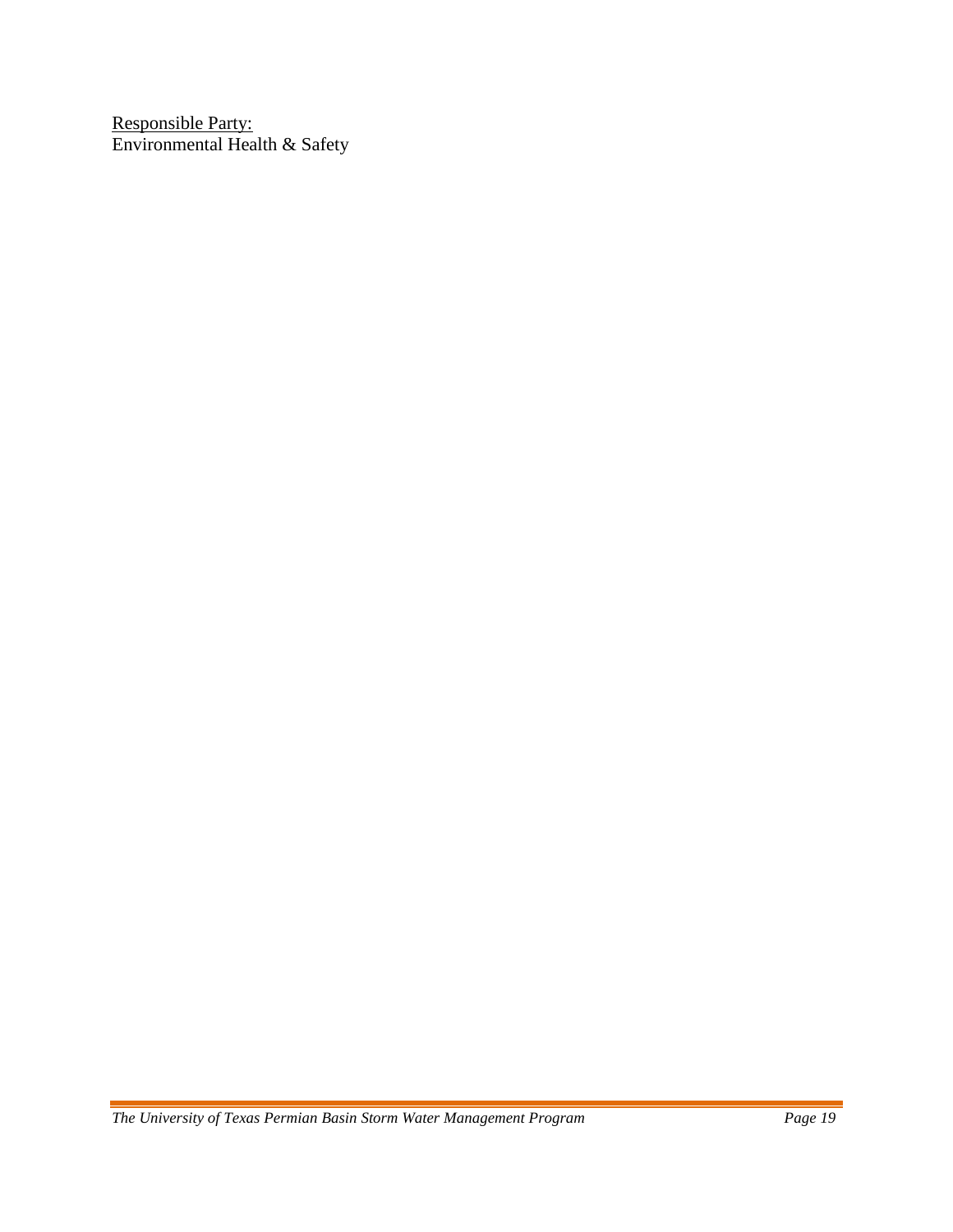<span id="page-19-0"></span>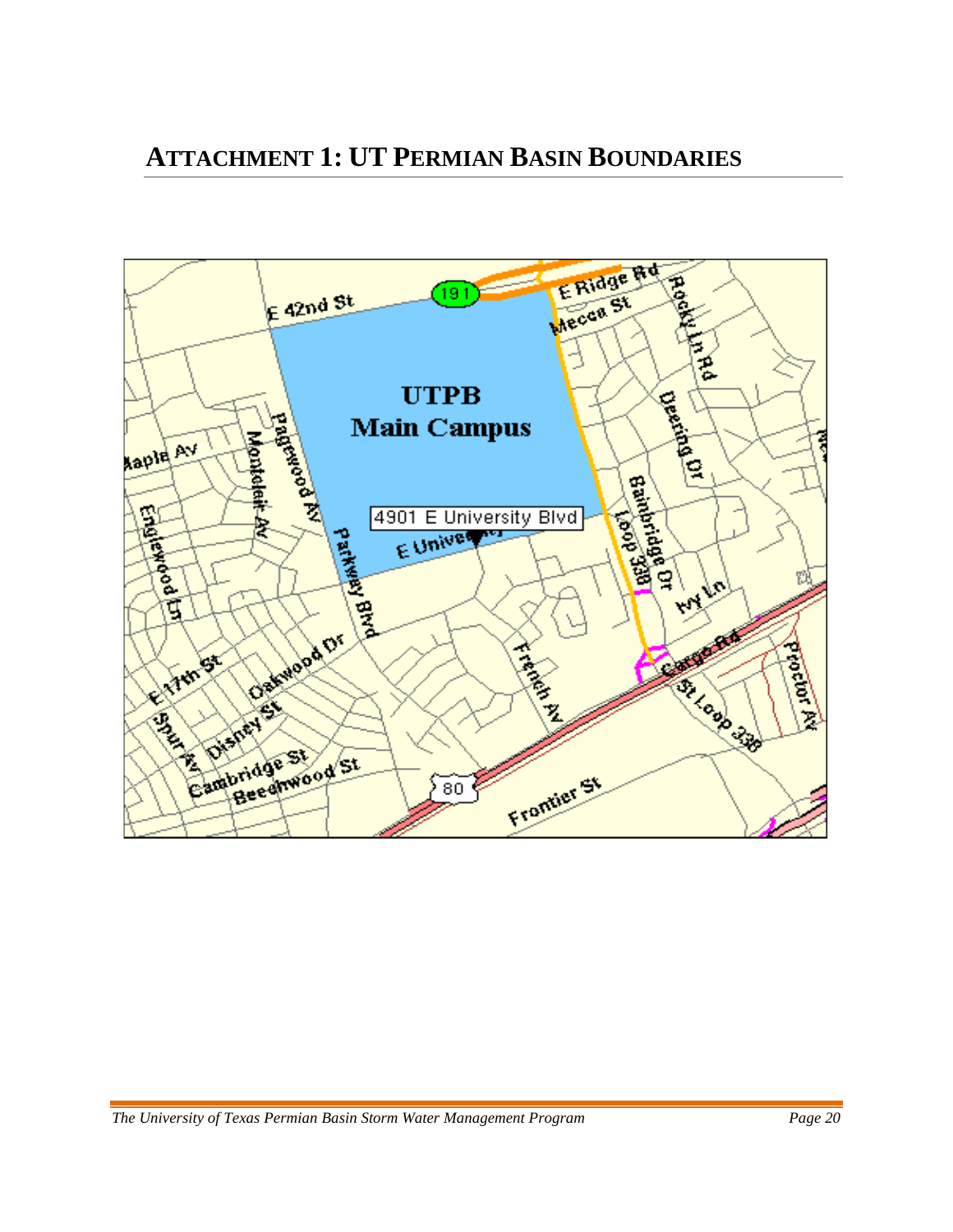# **ATTACHMENT 2: SITE LOCATION MAP**

<span id="page-20-0"></span>